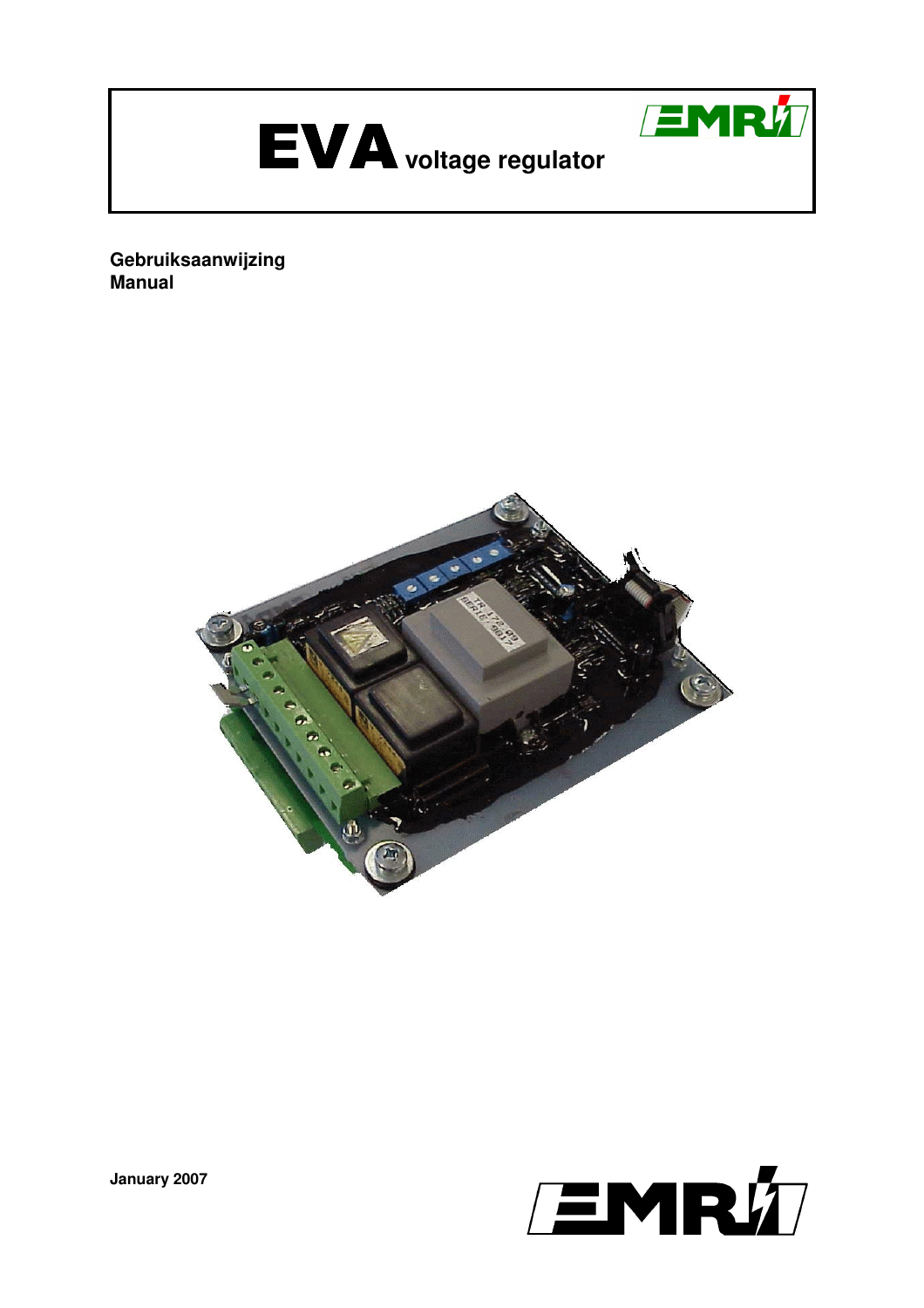# **WARNINGS**



#### **WARNING**

The system should not be installed, operated, serviced or modified except by qualified personnel who understand the danger of electric shock hazards and have read and understood the user instructions



#### **WARNING**

Never work on a LIVE generator. Unless there is another person present who can switch off the power supply or stop the engine

#### **WARNING**

Dangerous voltages are present at the voltage regulator board. Accidental contact with live conductors could result in serious electrical shock or electrocution.

Disconnect the power source before making repairs, connecting test instruments, or removing or making connections to the voltage regulator or generator.



ELECTRICAL HAZARDOUS VOLTAGES DANGEROUS DO NOT OPERATE WHEN NOT FAMILIAR WITH GENERATORS



The manual does not cover all technical details of the product. Specifications may be modified by the manufacturer without notice. For further information, the manufacturer should be contacted.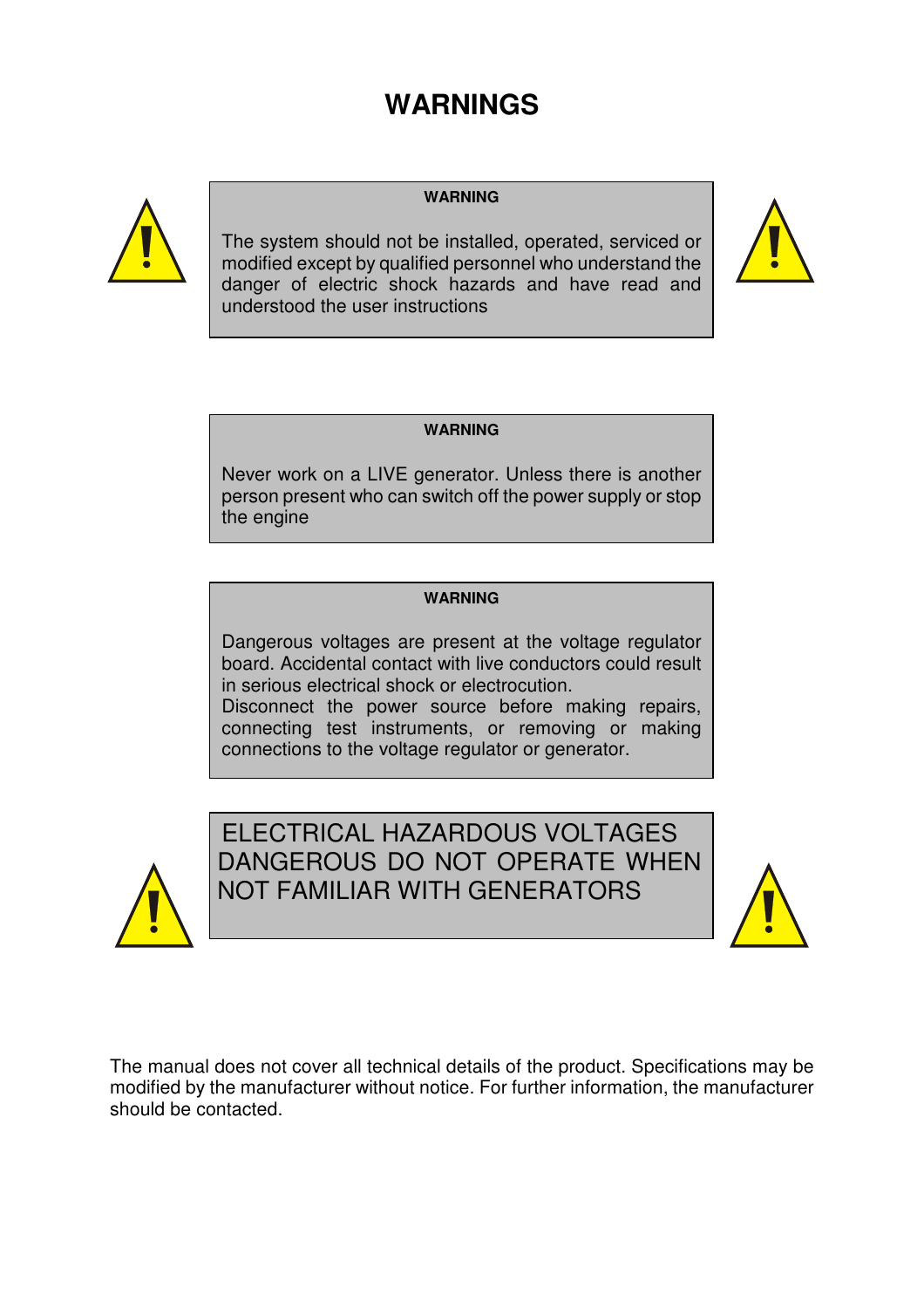

# **EVA EME / Van Kaick Alternative**

#### **CONDITIONS FOR INSTALLATION and COMMISSIONING**

**Mounting and commissioning of this product may only be done by qualified people with knowledge of electrical machines ! This product is meant to be build in, in a closed cabinet or machine, so that any contact with persons is excluded. Do not touch the printed cardboard during operation. High Voltage ! Only use isolated measuring instruments.** 

EMRI bv points out that this product is meant to be assembled as a component in a system or installation on which the following standards take effect :

| 89/336 EEG |     | (EMC guidelines)         |
|------------|-----|--------------------------|
| 72/23      | EEG | (Low voltage guidelines) |

## **General:**

**The EVA voltage regulator is a replacement for the avr**=**s R280/290, Ti7.5D, R260/274, R260/261 avr**=**s . The avr is also applicable in any generator where the excitation current is within the avr**=**s limits, and there is an auxiliary winding (with voltage within specifications). The EVA is a constant voltage voltage regulator. An AVR with Volt per Hertz characteristic is available under type LX4. The LX4 has also PTC -winding temperature input as well as excitation current limitation.**

#### **Specifications:**

| <b>Sensing Voltage</b>   |                                                |                                                                                          |  |
|--------------------------|------------------------------------------------|------------------------------------------------------------------------------------------|--|
| Sensing U,V,W:           | 3 x 400 Volt 50/60Hz, max. 500 Volt (sinewave) |                                                                                          |  |
| Sensing $U=$ , $V,W=$    | the con-                                       | 3 x 230 Volt 50/60Hz, max. 350 Volt (sinewave)                                           |  |
| <b>Supply LH1, LH2</b>   |                                                |                                                                                          |  |
| LH3 and LH4              | $\mathbf{r}$                                   | 1 x 22 Volt upto 1 x 100 Volt or 3 x 15 Volt tot 3 x 100 Volt<br>dc of ac tot 400 Hz     |  |
| Ouput voltage            | <b>Dealer</b>                                  | <b>Supply voltage</b>                                                                    |  |
| <b>Output current</b>    | <b>The Company</b>                             | 4 Amp. continuously 10, Amp. max. (1 Second)                                             |  |
| Minimum field resistance | ÷.                                             | ca. 10 Ohm at 120 Volt vsupply voltage proportionel less<br>on decreasing supply voltage |  |
| <b>Adjustment range</b>  |                                                |                                                                                          |  |
| 3 x 400 Volt             |                                                | printpotentiometer (S and T shortened) 275-480 Volt                                      |  |
| 3 x 230 Volt             | $\blacksquare$                                 | printpotentiometer (S and T shortened) 165-280 Volt                                      |  |
| <b>Accuracy</b>          | ٠.                                             | $< 1\%$                                                                                  |  |
| <b>Self excitation</b>   | ÷.                                             | from 3 Volt remanent magnetism voltage                                                   |  |
| <b>Connectors</b>        | ÷                                              | not mutually exchangeable                                                                |  |
| <b>Droopinput</b>        | ٠.                                             | 0.5 Ampère, > 1 VA                                                                       |  |
| <b>Sizes</b>             |                                                | LxBxH 130 x 150 x 77                                                                     |  |
| Weight                   | ٠.                                             | 890 gram                                                                                 |  |
| Max. temp                | ٠                                              | 40 °C                                                                                    |  |

#### **Beveiligingen:**

| Underspeed trip (Ftrip) | ÷. | adjustable between 40 en 60 Hz and jumper to enable - |
|-------------------------|----|-------------------------------------------------------|
|                         |    | disable Ftrip                                         |
| <b>Fuse</b>             |    | 6.2 x 32 mm 10 A Ultra Rapid                          |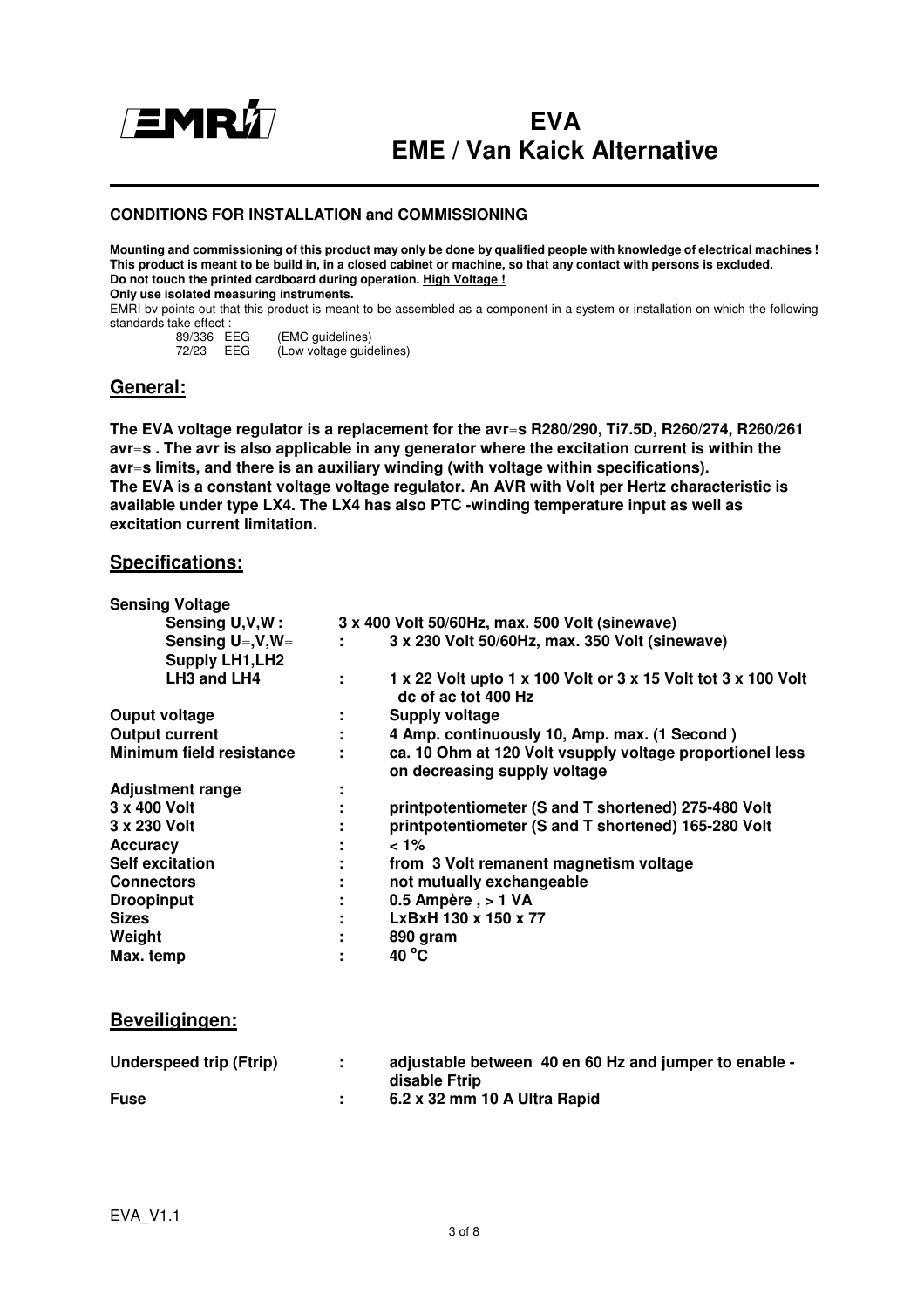## **Monting and connection**

**The avr is preferably mounted on vibration studs. When placed inside a closed cabinet, sufficient cooling masu be obtained. The connection is according the circuit diagram, where as some generators may differ a little, but the inputs LH1 - LH4 are not sensitive for which winding on which terminal.** 

**The terminal LH1, LH2, LH3 and LH4 are the supply voltage terminals. These terminals are elect**  rally connected to the terminals S, T,  $+$  and  $-$ . The terminals 1 and 2 are only used for connecting a **droop transformer when parallel operation is necessary. If not used these terminal can be shortened. The supply LH1 - LH4 may also be sourced by any auxiliary voltage, as long as this voltage is disconnected when the generator is not running.**

#### **Frequency ( underspeed) trip**

**The regulator has a built-in Frequency trip function. This function drops the Generator voltage to approximately 50% of the nominal value, when the generator frequency comes below the adjusted value. The factory adjustment is 45 Hz. Adjustment is made at nominal frequency by turning the potmeter counter-clockwise until the voltage decreases. Then turn it the other direction until the red LED just goes out. The frequency of the generator is determined by its rotating speed. The voltage regulator can not adjust the actual frequency.** 

**Do not run the generator on lower speed for longer periods, since this may cause damage to generator and avr.** 

**The frequency trip may be disabled with the jumper switch.**

#### **Self excitation circuit**

**The EVA voltage regulator has a build in self excitation circuit, which operates from 3 Vac up. This circuit is connected to the terminal LH4.** 

**When only one auxiliary winding is present in the generator to supply the avr, do parallel the supply inputs LH1 and LH3, LH2 and LH4 to divide the current over more input rectifiers.**

#### **Parallel operation**

**If the generator operates in parallel operation with one or more generators, reactive load sharing can be accomplished by means of Quadrature Droop Compensation (QDC). Parallel operation requires an EMRI droopkit. The droopkit must be rated to match the generator nominal current. In order to obtain a proper load distribution the no-load voltages and the amount of voltage droop during load must be set equal for all generators. The adjustments must be made very precise and under equal conditions for each generator (frequency, current, power factor)** 



**The influence of the voltage droop on the generator voltage is depicted in diagram 2.**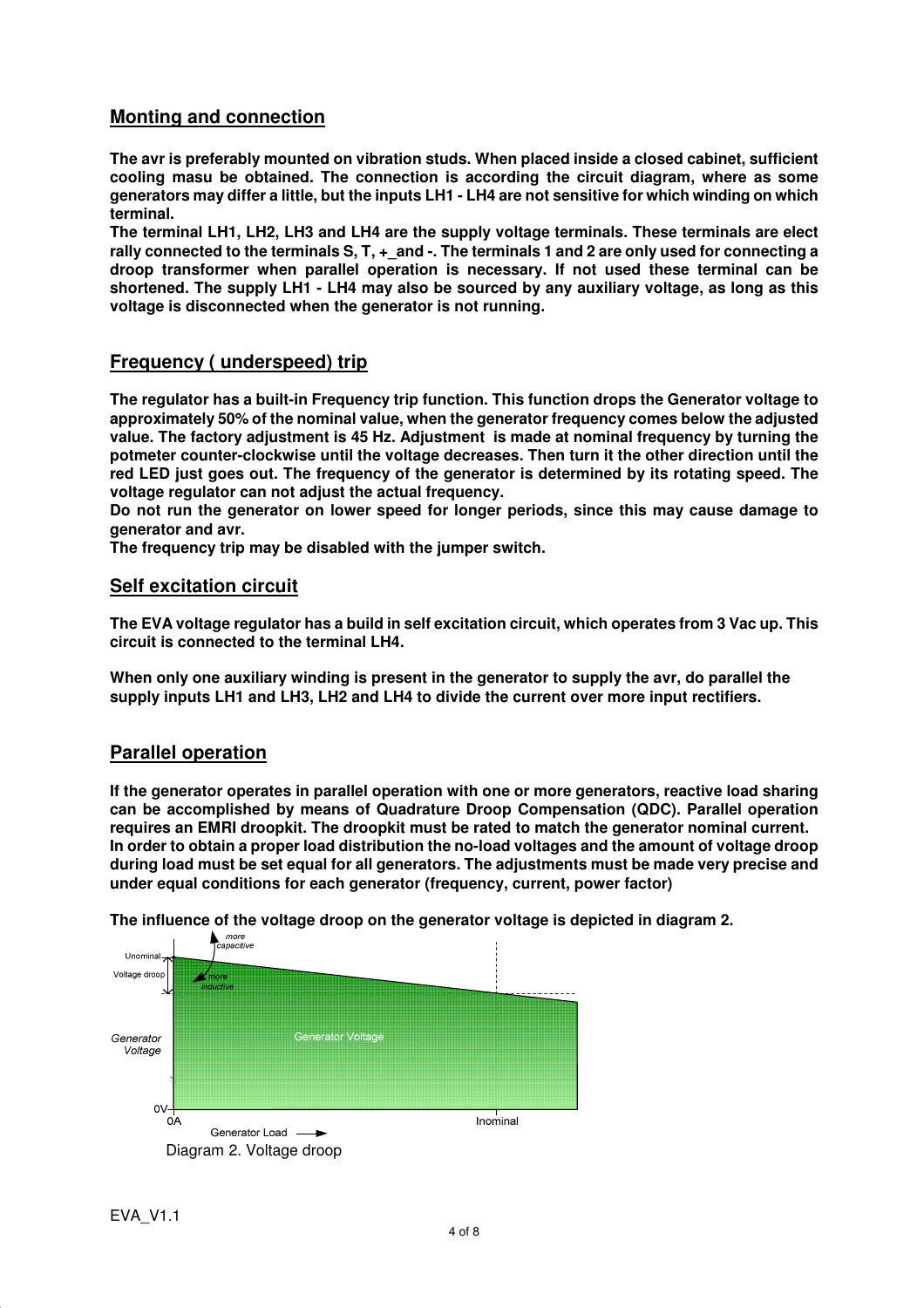

When only one auxiliary winding is present, parallel the inputs LH1-LH3 and LH2-LH4 to divide the current.

Machines may be equipped with two exciter fields

(one is compound excited)

The two auxiliary windings may also be

one auxiliary and a tap from the main winding.

These are differences in the AVK types, but can all be handled by the EVA

Use U' - V - W ', when the generator is 230 Volt between the phases at the main terminals